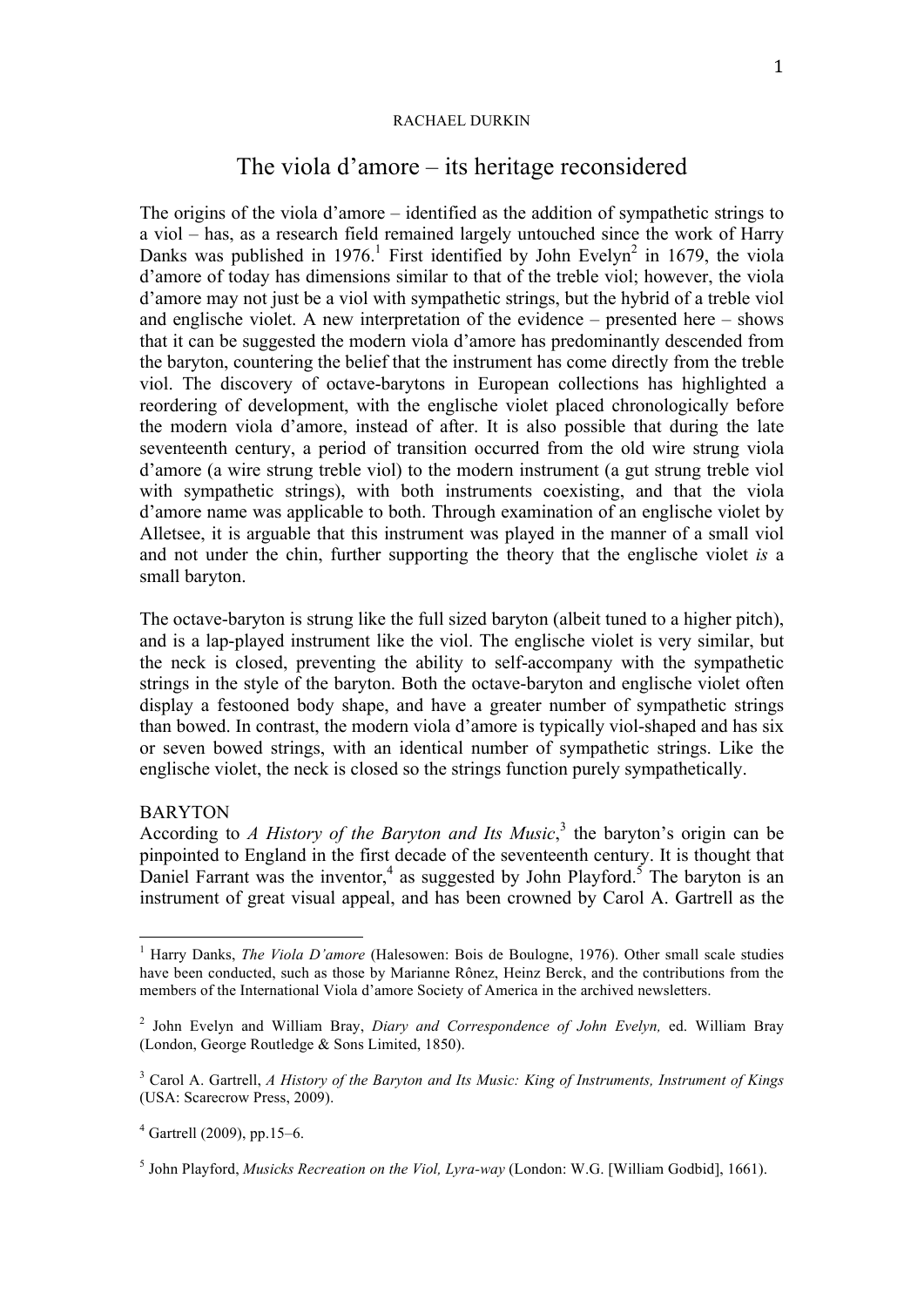'King of Instruments',<sup>6</sup> partially in reference to its appearance, and partially due to it being predominantly an instrument of the courts. With two, and sometimes three,<sup>7</sup> sets of strings, the baryton emulates a sound similar to that of the viola d'amore through sympathetic resonance. This perhaps accounts for Leopold Mozart's acknowledgement that the term 'baryton', or *bordone*, in Italian means '[…] a large string, a drone, and the soft humming of the bees.<sup>8</sup>

The baryton was a popular instrument within the courts, yet only 51 instruments are known and documented by Gartrell.<sup>9</sup> Within this catalogue, there are five instruments of a reduced size. Of these five, two are significantly larger than the others and so are not applicable to this study. The remaining three are very similar in size to one another, and are strung comparably to the full-size baryton. The instruments have been named *octav-barytons*<sup>10</sup> by one museum, and *kleine-barytons*<sup>11</sup> by another, but no original name is known. The three instruments were most likely played like a viol (between or rested on the legs), so as to facilitate left-thumb plucking, but with the dimensions given, particularly the rib depth, it would be possible to place the instrument on the chest or shoulder, at the sacrifice of self-accompaniment.

| Instrument       | Body          | <b>String</b> | Rib Depth    | Bowed          | Plucked        |
|------------------|---------------|---------------|--------------|----------------|----------------|
| Title            | Length        | Length        |              | <b>Strings</b> | <b>Strings</b> |
| Anon $8X$        | 44.2          | 43.1          | 4.9          |                |                |
| Neuner, J        | 42.7          | 42.4          | 6.0          |                |                |
| Schödler         | 44.0          | 43.4          | 7.5          |                |                |
| <b>Full Size</b> | $59.5 - 71.7$ | $55.0 - 72.3$ | $9.2 - 15.5$ | $6 - 7$        | $8 - 25$       |
| <b>Baryton</b>   |               |               |              |                |                |

Table 1. *Baryton measurements from Gartrell's 'A History of the Baryton and Its Music'. <sup>12</sup> (Measurements in cm).*

All three of the octave-barytons catalogued by Gartrell are noted as having a festooned shape. The Neuner, based on photographs provided by Gartrell,<sup>13</sup> is a true miniature baryton, with a flattened base, corners to the upper bout only, open neck

<sup>8</sup> Leopold Mozart, *A Treatise on the Fundamental Principles of Violin Playing*, 2nd edn (Oxford: Oxford University Press, 1985), p.12.

 $9$  Gartrell (2009). Note that some instruments have been lost but detailed descriptions have been available.

<sup>10</sup> Musikinstrumenten-Museum der Musikstadt, Markneukirchen, item no. 2600.

<sup>11</sup> Staatliches Institut für Musikforschung Preussischer Kulturbesitz, Berlin, item no. 4656

 $12$  The full size baryton ranges are taken from Gartrell's 2009 catalogue, pp.115–43, and only account for instruments that have remained intact, that is have not been converted to a cello or other instrument.

<sup>13</sup> Gartrell (2009), p.131.

 $6$  Gartrell (2009), p.39.

 $7$  Gartrell (2009), p.24.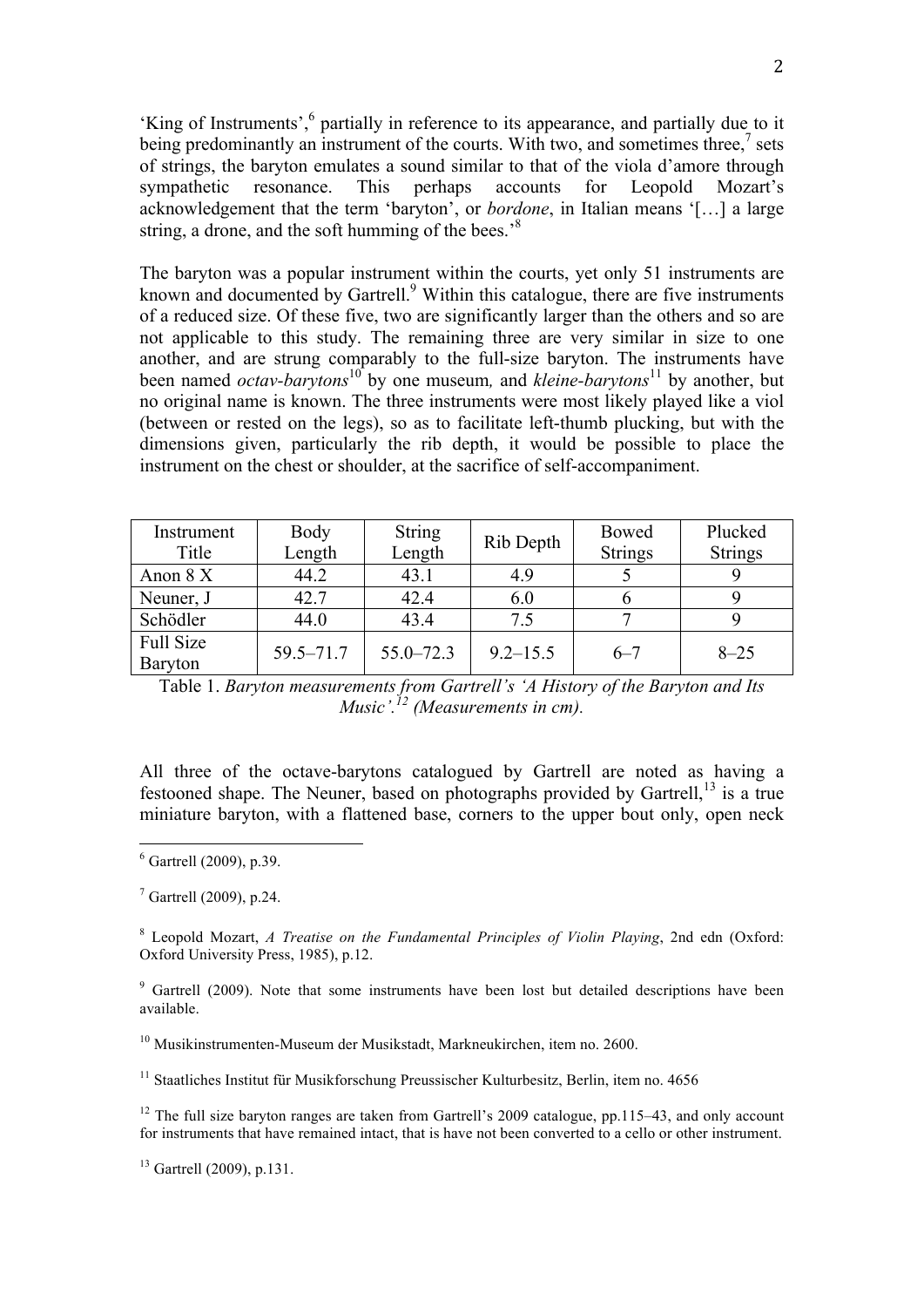and comma-style sound holes. The Anonymous 8 X from Markneukirchen, however, is more reminiscent of festooned viols (of violin shape with indents in the lobes<sup>14</sup>), or englische violets, and from the images provided by the museum, it can be faintly seen that there are marks to the varnish to suggest under-chin playing.

Evidence to support the existence of a small baryton-type instrument during the early years of the baryton can be found in the form of a privilege from March 1608/9 in London. The privilege is for Peter Edney and Georg Gill, and had it not been objected, would have granted a ten-year privilege,

'for the sole making of violles violins and Lutes w[i]th an addic[i]on of wyer strings beside the ordinary stringes for the bettering of the sound being an invence ilon of theirs nor form [er] ly practised or knowne.<sup>15</sup>

The privilege is not just isolated to viols, and so it can be said that serious intention existed to produce small string instruments<sup>16</sup> with additional sympathetic strings. Despite the three octave-barytons being dated to the second half of the eighteenth century, with this privilege, it is reasonable to assume that the baryton, like the viol, existed in various sizes during its initial popularity.<sup>17</sup>

## ENGLISCHE VIOLET

It has often been thought that the englische violet was a variant *of* the viola d'amore; the extra sympathetic strings, and larger dimensions employed to increase volume.<sup>18</sup> First noted by Leopold Mozart by this name in  $1756$ ,<sup>19</sup> little is known of the instrument before this date, despite a number of extant instruments from as early as 1673, but no specific music. Its name is therefore somewhat debateable, with ongoing cataloguing indicating that extant instruments predominantly hail from southern Germany and Austria. On the one hand, the instrument may indeed be known as the

<sup>16</sup> Including, as can be inferred, instruments played under the chin.

 $17$  Praetorius (1619) notes the viol and violin families. It is therefore probable that the baryton existed in some form of family group.

<sup>18</sup> Myron Rosenblum, 'Contribution to the History and Literature of the Viola D'amore: A Translation and Expansion of Werner Eginhard Köhler's *Beiträge Zur Geschichte Und Literatur Der Viola d'Amore*', PhD Dissertation, New York University, 1976.

 $19$  Mozart (1756), p.12.

 <sup>14</sup> An example of such a design can be found in Praetorius,*Syntagma musicum*, vol.II *De organographia* (Wolfenbüttel: author, 1618 and 1619), plate XXI, where a discant violin (no.3) is illustrated. See gallery of instruments, image no.21, at the back of Michael Praetorius, *Syntagma Musicum II De Organographia Parts I and II*, Early Music Series 7, trans. and ed. David Z. Crookes (Oxford: Clarendon Press, 1986) for a modern reprint.

<sup>15</sup> John Paynter, *Companion to Contemporary Musical Thought / Edited by John Paynter ... [et al.]* (London: Routledge, 1992), pp.1103–4. This reference can be considered the earliest unambigious reference to what is effectively a baryton and a viola d'amore. The traditional ascription of the invention of the baryton to Daniel Farrant must be considered closely, given that Farrant was born in 1575 and made a member of the King's Musick in 1607; see Andrew Ashbee and David Lasocki, *A Biographical Dictionary of English Court Musicians, 1485–1714* (Aldershot and Brookfield: Ashgate, 1998), p.134.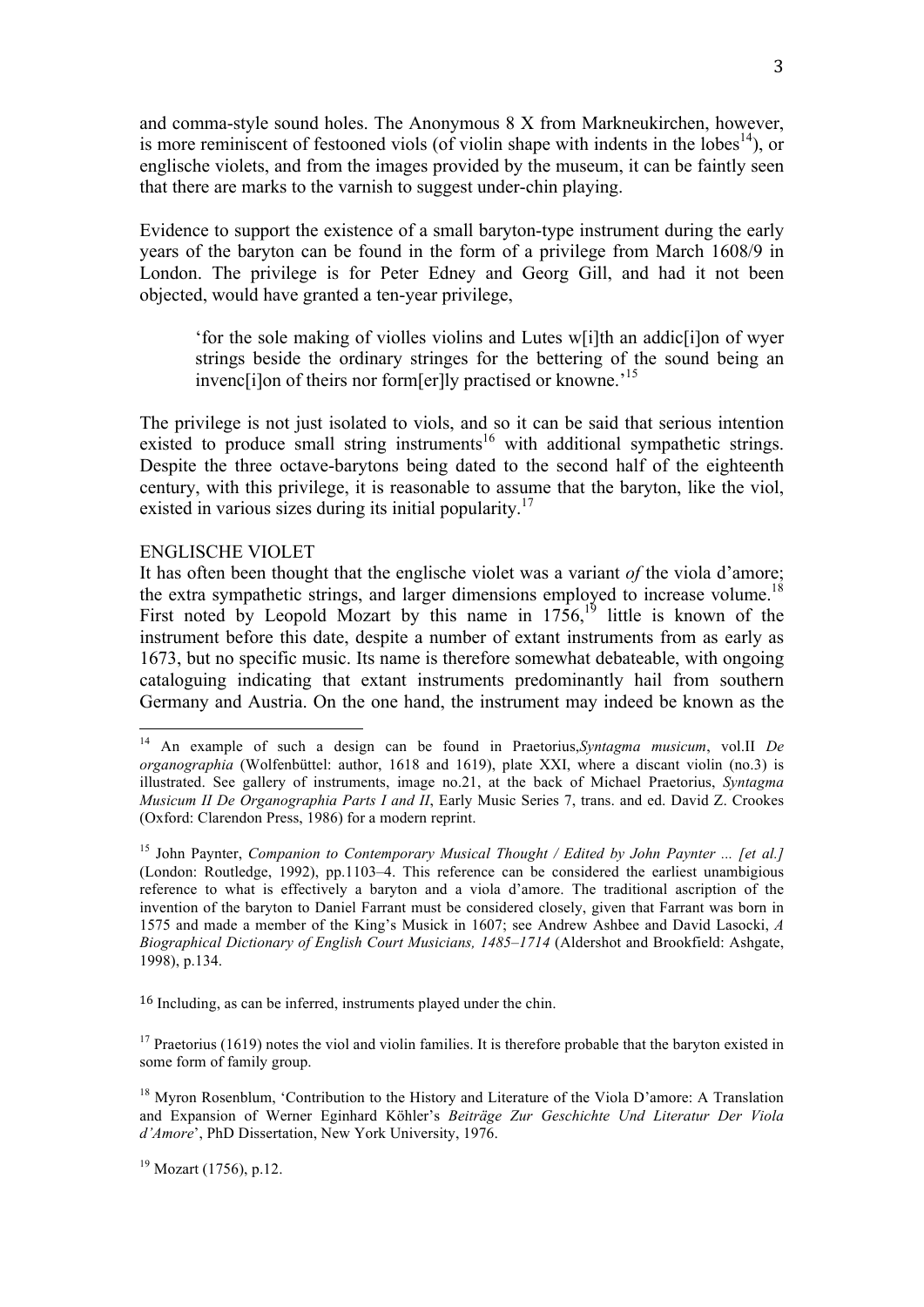*English viola*, with its close relationship to the baryton; however, with the large number of instruments decorated with angels on the peg box, it may be that *englische* is actually *englisch,* meaning *angelic. <sup>20</sup>* To support this, the instrument is known in London as *viola angelica*, mentioned in a concert advert involving Signor Passerini from the *Public Advertiser* on 28 February 1760:

'By particular Desire, will be performed a concerto spirituale […] Between the Acts, a Concerto on the Organ, by Miss Frederick; and a solo on the Viola Angelica by Sig. Passerini, being the first time of his performing this Instrument in London.'

It is further confirmed that the viola angelica is a separate instrument to the viola d'amore, in an advert for lessons in Passerini's new music academy: 'Singing, Playing Lessons of Thorough Bass on the Harpsichord or Organ, the English and Spanish Guittar, the Violin, Viol d'Amour, Viola Angelica, Violoncello, &c' found in the *London Chronicle* for July  $24 - 26$  1760.<sup>21</sup> With both instruments requiring separate tuition, it may be assumed that the instruments are not as similar as perhaps perceived – that one is played on the shoulder, and the other upright on the lap like a viol.

One of the most prolific makers of the viola d'amore and englische violet, was Paulus Alletsee of Munich, Germany. The Deutsches Museum in Munich has one example in their collection, with a suggested date of 1719, although after an examination by the author, on closer inspection it appears to be  $1736$ <sup>22</sup>. The instrument (see Figure 1) has seven bowed and ten sympathetic strings, and has the rare double peg box design, whereby the playing strings are strung to the front box, and the sympathetic to the back (see Figure 2). This allows a greater number of sympathetic strings without the need for an elongated peg box, perhaps to aid comfortable performance when held like a viol, as well as reducing string length. There are two instruments held by Musée de la Musique, Paris, that also have this double peg box design: a 1732 Klotz of Mittenwald<sup>23</sup> with a stringing of seven bowed and 15 sympathetic, and a 1737 Kolditz of Munich<sup>24</sup> with seven bowed and just seven sympathetic strings. There is also the Bichler of Hallein that, as documented by Danks, $^{25}$  has the double peg box with seven

<sup>&</sup>lt;sup>20</sup> This was first suggested by Georg Kinsky in 1930; see Danks (1976), p.59. The portrayal of putti, or cupid, was popular from Elizabethan times; see Jane Kingsly-Smith, *Cupid in Early Modern Literature and Culture* (Cambridge: Cambridge University Press, 2010). It therefore seems apt that an instrument crested with an angelic, or putti-like figure should surface during the early seventeenth century. Indeed, putti are often associated with the harp, whether engraved on the instrument, or in paintings where they are depicted playing a variety of sizes of instrument, and the englische violet (and viola d'amore) when plucked emulate a very harp-like sound. The angélique lute has also been noted to be 'played like a harp' (Ian Harwood and Tim Crawford, 'Angélique (i)', *Grove Music Online*) and perhaps from this it can be suggested that the term 'angel' implies 'harp-like'.

<sup>&</sup>lt;sup>21</sup> See advertisements in the *London Chronicle*, issue 559, dated 24–26 July 1760, British Library Newspaper Collections Online.

 $22$  The label is particularly unclear towards the lower right side where the last digit is significantly distorted.

 $23$  Item C.154. Klotz, Mathias. 1732.

<sup>24</sup> Item E.2044. Kolditz, Mathias Johann. 1737.

 $25$  Danks (1976), p.16.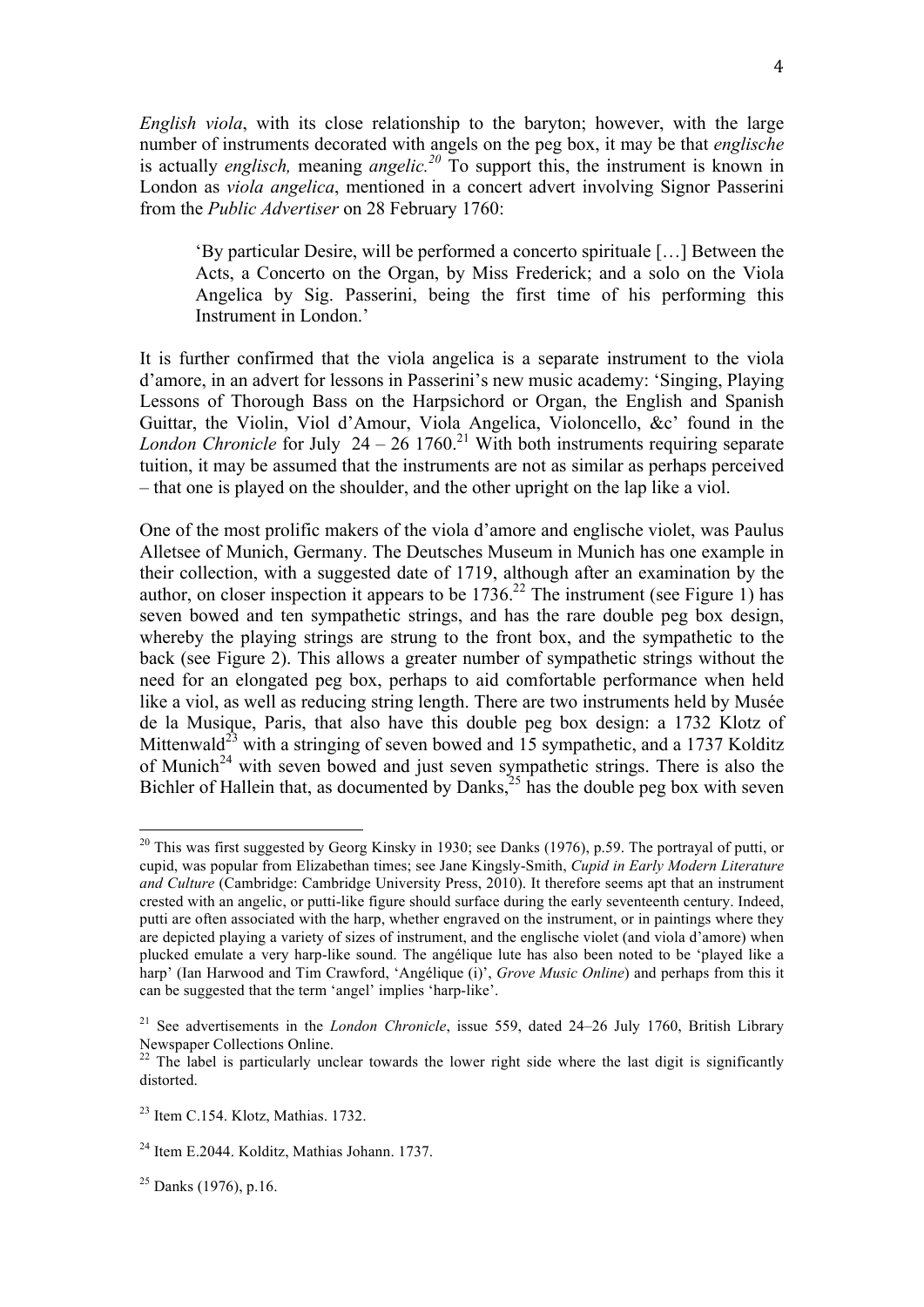bowed and seven sympathetic strings. With Munich just over 100km from Mittenwald, and 150km from Hallein, there is little doubt that the makers were in some way influenced by one another.

Figure 1. *Front view of engische violet, 1736 Alletsee, Deutsches Museum, Munich (photo by, and courtesy of, Deutches Museum, Munich).*

Figure 2. *Double peg box of englische violet, 1736 Alletsee, Deutsches Museum, Munich (photo by, and courtesy of, Deutches Museum, Munich).*

The Alletsee example is large in comparison to the octave-barytons, with a body length 2.8cm longer than the biggest. The current string length of the Alletsee is also greater than the longest by 1.4cm, although with traces of the old bridge foot present, it could be said that the old stop length is more in the region of 2.8cm greater.

What is most interesting about the Alletsee, is the significant wear markings to the upper back of the instrument that may indicate viol-like playing (see Figure 3). With the englische violet likened to the viola d'amore, it has been assumed that it was played on the shoulder. If that had indeed been the case with this example, one would expect to find evidence of wear on the lower bout where contact with the shoulder is made, but it is not present. The damage to the upper back varnish further supports the suggestion that the englische violet has descended from the baryton. A short catalogue entry for this instrument is given below.

Figure 3. *Rear view showing varnish wear, englische violet, 1736 Alletsee, Deutsches Museum, Munich (photo by, and courtesy of, Deutches Museum, Munich).*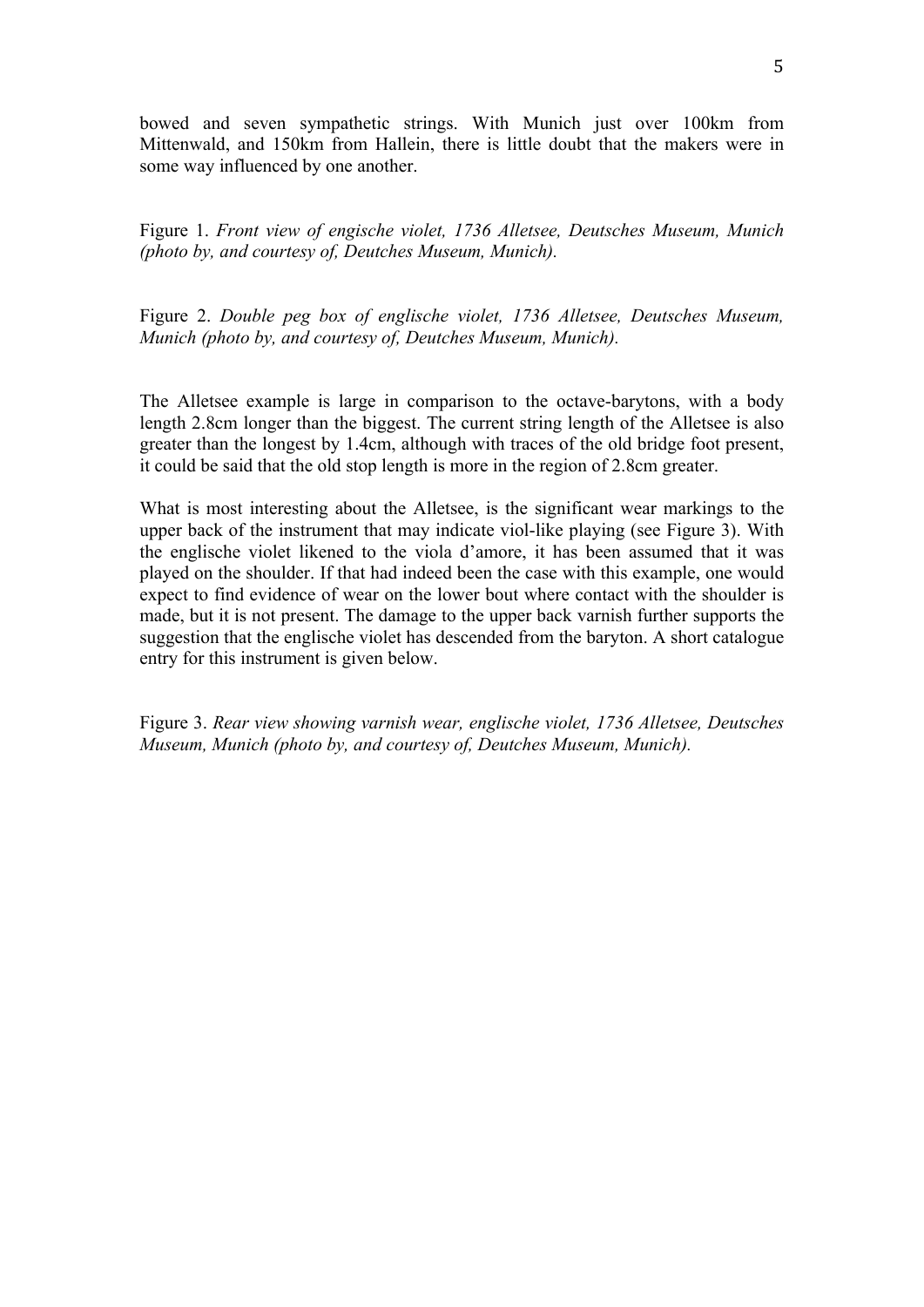SHORT CATALOGUE ENTRY FOR AN ENGLISCHE VIOLET MADE IN 1736 BY PAUL ALLETSEE (all measurements in cm).

| Maker                             | Paul Alletsee, Munich, Germany                     |  |  |
|-----------------------------------|----------------------------------------------------|--|--|
| Date                              | 1736(?)                                            |  |  |
| No. of playing strings            | 7                                                  |  |  |
| No. of sympathetic strings        | 10                                                 |  |  |
| Sympathetic strings attachment    | Three ivory pins in bottom rib                     |  |  |
| Peg box                           | Double design. 7 pegs in front box, 10 in back.    |  |  |
|                                   | Carved from one piece. No filled in peg holes.     |  |  |
|                                   | Blindfolded boy at finial.                         |  |  |
| Front                             | Single piece of spruce. Edges not flush with ribs. |  |  |
| <b>Back</b>                       | Flat with sloped shoulder, two piece, sycamore.    |  |  |
|                                   | Edges not flush with ribs.                         |  |  |
| <b>Neck</b>                       | Spruce.                                            |  |  |
| Rosette                           | $4.0 \text{ (w)} \times 4.8 \text{ (h)}$ .         |  |  |
| Sound holes                       | Flaming swords                                     |  |  |
| Full length                       | 84.5                                               |  |  |
| Body length                       | 47.0                                               |  |  |
| Width (upper $-$ waist $-$ lower) | $22.5 - 14 - 27.6$                                 |  |  |
| Rib depth                         | 6.2                                                |  |  |
| Current string/stop length        | 44.8/29.3                                          |  |  |
| Old string/stop length            | 46.2/30.7                                          |  |  |

*Notes:* A large englische violet, of standard construction. Varnish of a light tone, with significant erosion to upper rear from lap-style playing. Sound holes of flaming sword design. The body exhibits several cracks across the table, presumably caused by temperature fluctuations.

The tailpiece is not original, having been replaced; the previous tailpiece was the mirror image of the replacement, with the diagonal descending from the bass side rather than the treble. The bridge has been replaced, and each sympathetic string passes through its own hole, rather than one large shared opening. The fingerboard is not angled at the end to mirror the tailpiece (as is often found on englische violets and violas d'amore). It has been stained its present colour, and is set at the 'baroque' angle.

The instrument has been constructed with five rib sections: two from neck to corner, two from corner to final indent, and one large rib for the entire lower bout. The lower rib has separated from the front and back on the lower edge, presumably due to the pressure created using just one rib.

The instrument is currently strung with gut strings, the lowest one is wound, and wire sympathetic strings.

The pegbox is of the double design, and has been finished with a blindfolded boy, typical in style of other examples of Alletsee's work from this period (see, for example, the Alletsee in the Metropolitan Museum of Art, New York, Item: 1981.7 for comparison). The boy does not display characteristics of cupid, as found on viola d'amore, with no wings. Instead, the boy is wearing a cap of unusual design, and is finished with a ruffle collar. The peg box is carved from one piece of sycamore and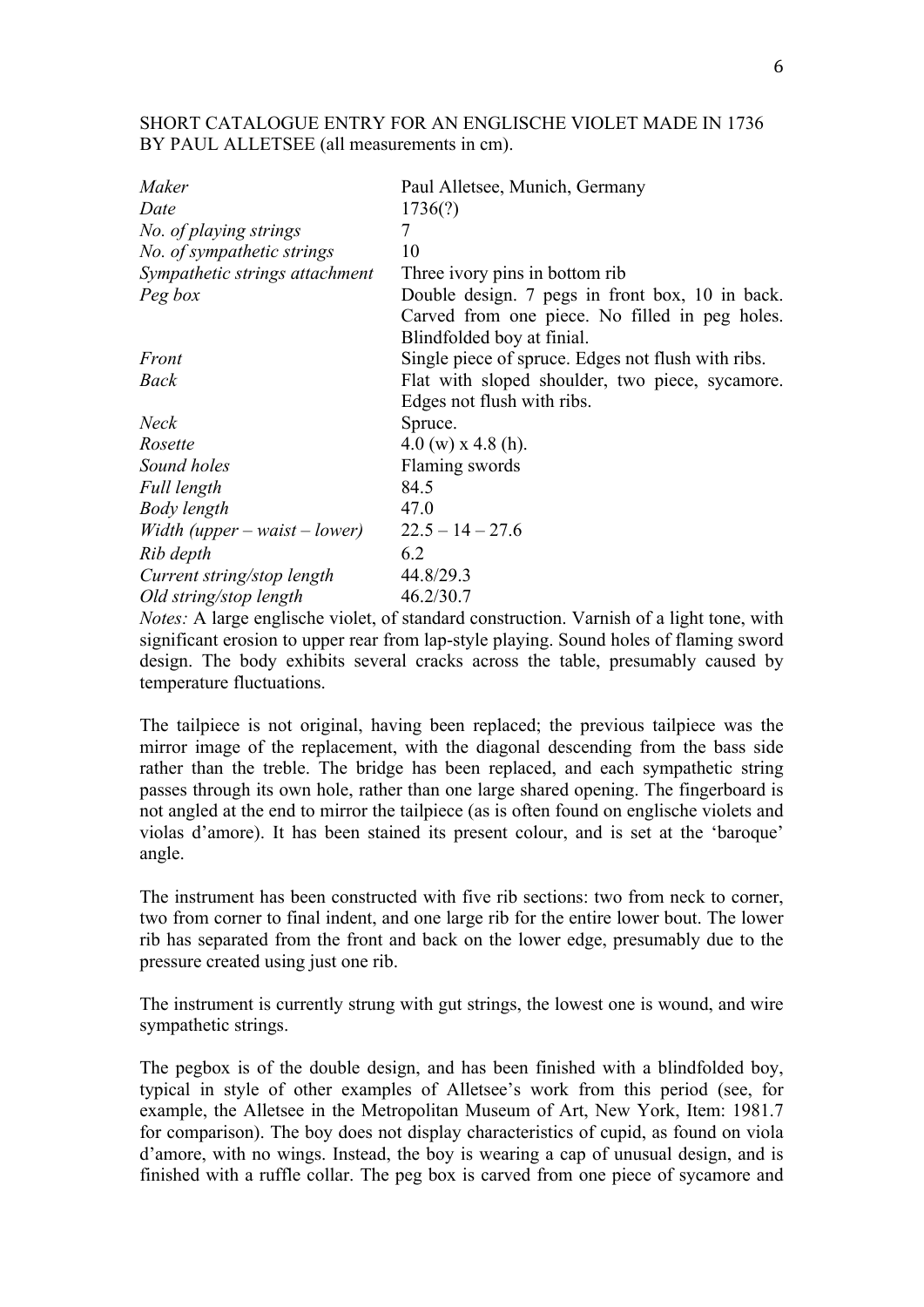the finial had been reattached at one point. The pegs are in very good condition, made from ebony and tipped with ivory.

The instrument has clearly been well used, as indicated by the varnish wear, and this is suggestive that the instrument was played on the lap rather than on the shoulder.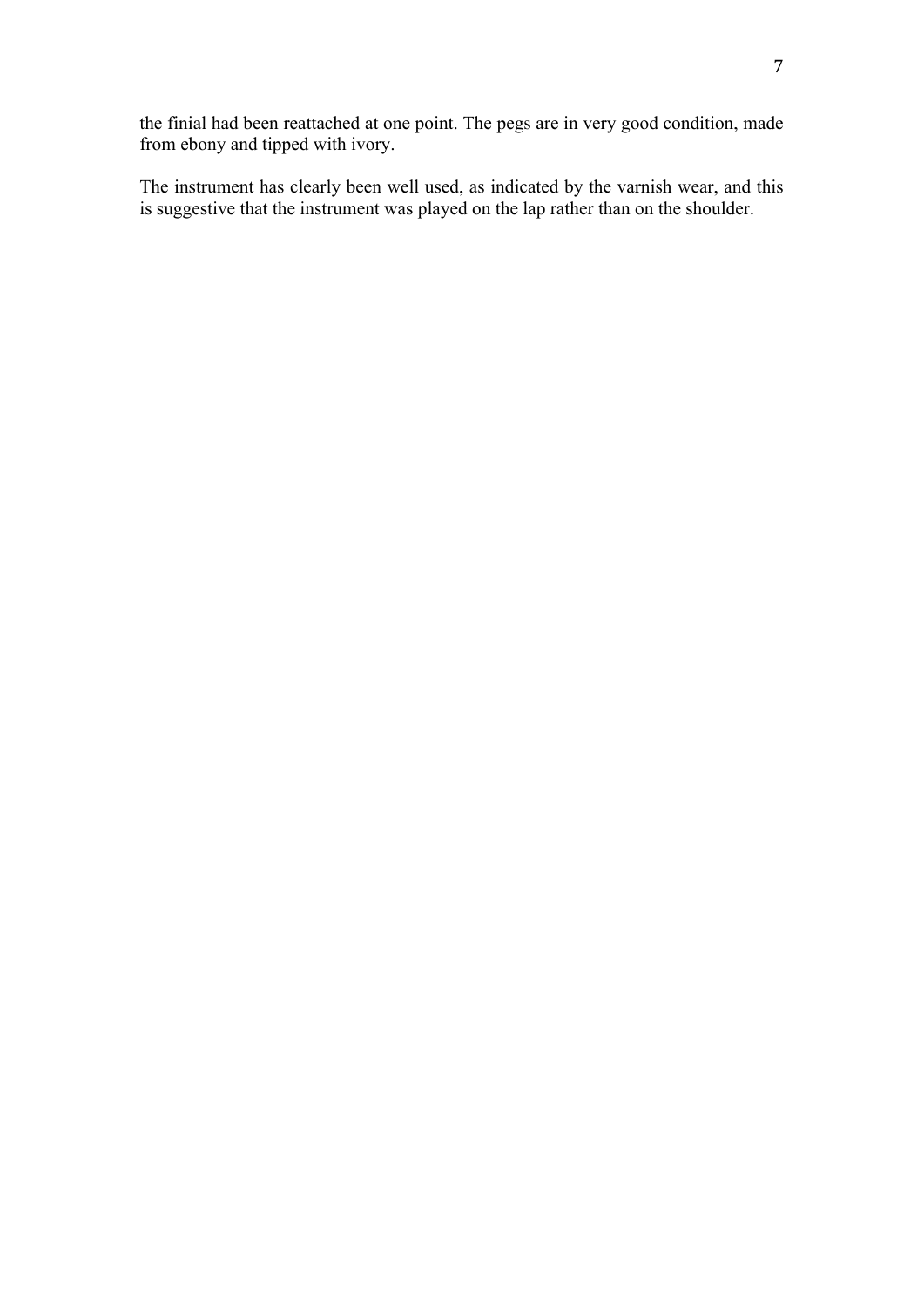A further Alletsee instrument (private collection),<sup>26</sup> dated 1717, displays an identical body shape to the Neuner octave-baryton, although appears broader, especially in the lower bout. The bottom of the instrument is almost flat, indicating a surface suitable for placing onto the lap rather than between the knees. There are significant scratch and scuff marks to the lower centre that may indicate contact with clothing – an instrument played under the chin would not be in contact with any part of the body at this point. Furthermore, the neck and peg box have been replaced in the nineteenth century, perhaps removing the baryton-type open neck.<sup>27</sup>

## VIOLA D'AMORE

The first known literary reference to the viola d'amore occurs in John Evelyn's diary entry of 20<sup>th</sup> November 1679:

'I din'd at the Master of the Mints with my wife, invited to heare Musique which was most exquisitely performed by 4 of the most renouned Masters, Du Prue a French-man on the Lute, Signor Batholomeo Ital. on the Harpsichord & Nicolao on the Violin, but above all for its sweetness & novelty the viol d'Amore of 5 wyre-strings, plaid on with a bow, being but an ordinary Violin play'd on Lyra way by a German, than which I never heard a sweeter instrument or more suprising.<sup>28</sup>

The form of viola d'amore described by Evelyn is debateable, in particular whether it is an instrument with sympathetic strings or not. However, with Evelyn presumably being aware of the viol,  $^{29}$  it can be reasonably assumed that his description is accurate (albeit imprecise), and that in 1679 the viola d'amore known to him was, if taken at face value, a wire-strung viol. At the same time, other wire-strung instruments were in existence, such as the bandora, orpharion and cittern, and a bowed wire-strung instrument instead of a plucked one is not implausible. The existence of wire-strung guitars alongside the more common gut-stringing adds further weight to support this.<sup>30</sup> What is unclear is whether or not the instrument is played on the lap, or on the shoulder. Evelyn states the instrument is 'but an ordinary Violin', and may be implying an instrument placed on the shoulder. However, with the instrument being 'play'd on Lyra way', it is debateable whether or not this refers to the style of playing, (tablature and scordatura), or performance on the lap. With Evelyn's knowledge of the viol and the violin, the present author believes that he is referring to a small wirestrung viol, played on the shoulder, following the scordatura tuning practices. With the rising popularity of the violin during the seventeenth century, the placing of a treble viol on the shoulder is a logical progression.

<sup>&</sup>lt;sup>26</sup> Please contact author for details.

 $27$  If this instrument was previously an octave-baryton, it would be the earliest known example.

<sup>&</sup>lt;sup>28</sup> Taken from Danks (1976), p.14. Modern spellings given in Evelyn and Bray (1850), p.373.

<sup>&</sup>lt;sup>29</sup> Several mentions of Evelyn's attendance at musical performances are made in his diary – see for example Evelyn and Bray (1850), pp.229, 341, 446-7 – and it is highly likely that he was familiar with the viol, given its popularity in England.

<sup>30</sup> See Darryl Martin, 'The Early Wire-Strung Guitar', *The Galpin Society Journal* LIX (2006), pp.123– 37.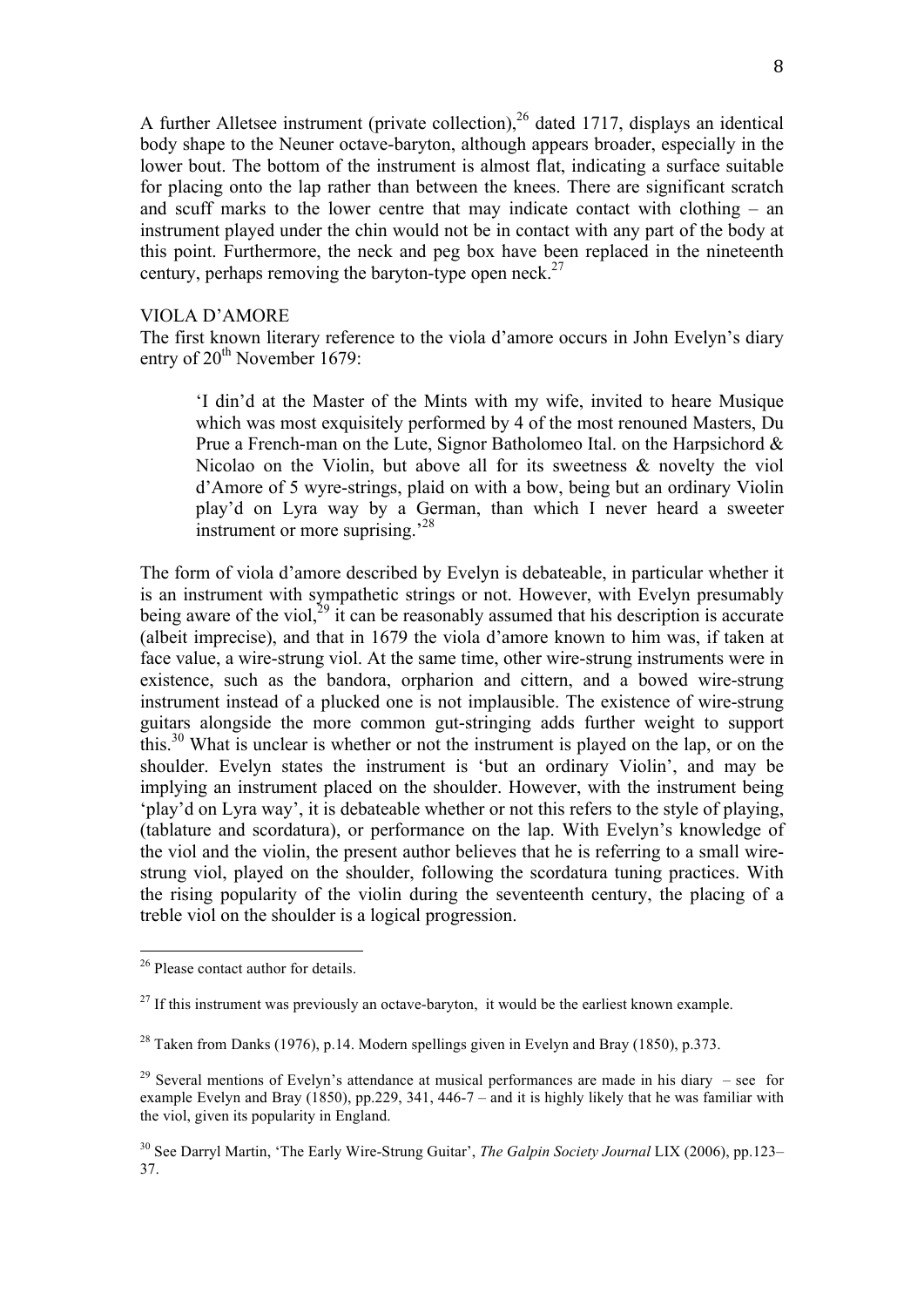In support of this viewpoint, the following quotes during the next three decades attest to a similar instrument:

## Rousseau 1687

'Father Kircher says that the English viols were formerly strung with [wire] strings, and one can still see today a type of Dessus de Viole with wire strings, called Viole d'Amour, but it is certain these strings have a nasty tone under the bow, and give a very acid sound. For this reason the French have never used such strings – although some have wished to try them – and they have tried everything possible to bring this instrument to its present perfection.<sup>31</sup>

### Brossard 1703

'Viola d'Amor. That is to say, Viole d'Amour. This is a kind of high Viole which has 6 strings made of steel or brass like those of the clavecin, and which are made to sound with a bow as a rule. This produces a silvery tone which is very agreeable.<sup>32</sup>

### Fuhrmann 1706

'Viol di Lamour is a Geige with wire strings, and is played tuned in various ways, and sounds best of all in the quiet of the evening.<sup>333</sup>

The quotes describe a small viol, most probably the treble (as described by Rousseau), strung with wire, and Fuhrmann, like Evelyn, also notes the instrument follows scordatura practices. Although few in number, extant examples of violas d'amore without sympathetic strings exist, such as a German six-string viola d'amore with no sympathetic strings, nor space to accommodate them, held by the University of Edinburgh. 34

However, in 1687, the assumed date of Rousseau's publication, Daniel Speer also cites a description of the viola d'amore:

Speer, 1687

'Apart from that are further known viols: *Viol de l.amor* which is strung partly with steel strings doubled in unison, partly also gut strings in many tunings. The body is like that of a *Braz*, though not as long – and the back and the table are 3 fingerbreadths apart.'35

<sup>34</sup> Item: UEDIN.333. *c*1720 German viola d'amore or treble viol.

<sup>35</sup> Daniel Speer, *Grund-richtiger* (Göppingen: G.W. Kühne, 1687). Translation from Danks (1976), p.16.

 <sup>31</sup> Jean Rousseau, *Traite de la viole* (Paris: C. Ballard, 1687). Translation from Danks (1976), p.15.

<sup>32</sup> Sébastien de Brossard, *Dictionnaire de musique* (Amsterdam: Estienne Roger, 1708). Translation from Danks (1976), p.18.

<sup>33</sup> Martin Heinrich Fuhrmann, *Musicalischer-Trichter* (Frankfurt an der Spree: the author, 1706). Translation from Danks (1976), p.18.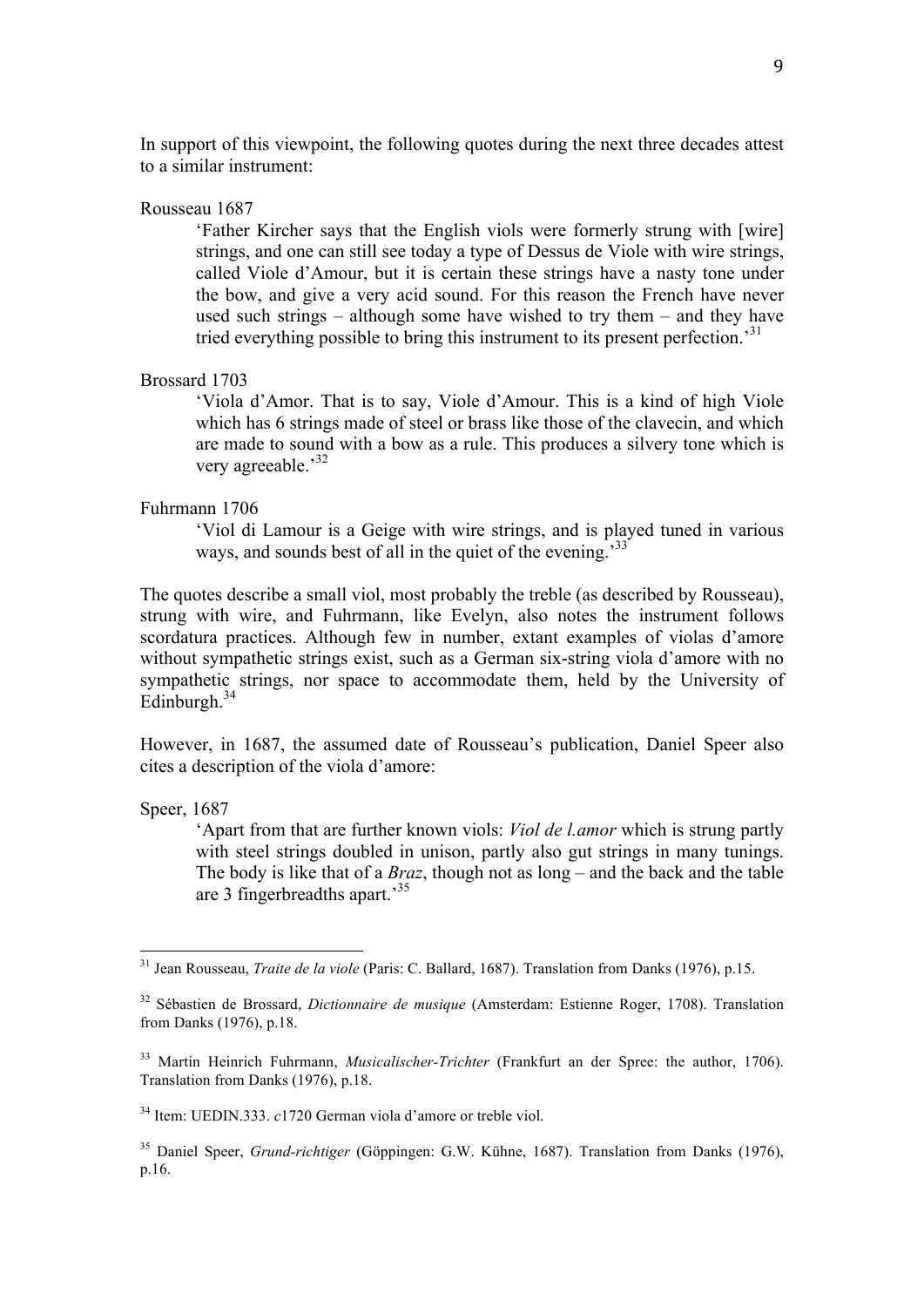Danks interprets Speer's description as an instrument strung like a lute,  $36$  but with the cither viol (or sultana) not in existence until the mid-eighteenth century,<sup>37</sup> it can be more plausibly suggested that the instrument described by Speer is an englische violet. With Speer based in Göppingen, Germany, during the production of his 1687 *Grund-richtiger … Unterricht der musicalischen Kunst,*<sup>38</sup> it is geographically more likely that he would have encountered an englische violet. Speer's description is most akin to an englische violet with 14 sympathetic strings, that are divided into pairs and tuned in unison, and seven are gut bowed strings adhering to scordatura.

With Speer referring to the englische violet as a *viola d'amore*, and Rousseau the *wire-strung viol* under the same name, the late seventeenth century can be highlighted as a period of change for the instrument, or, at least, a time in which the name of the instrument was not restricted to a single type. It is clear, however, that whatever the type is being referred to, metal strings are a constant.

The modern viola d'amore is of similar proportions to the treble viol, rather than the englisch violet or octave-baryton. By combining the measurement range of treble and alto viols by Natalie Dolmetsch, 35–41cm, it appears that the modern viola d'amore and the wire-strung viol are altered treble viols.<sup>39</sup> With the viol family falling into decline during the second half of the seventeenth century, it seems apt that luthiers would attempt to revive the instrument by replacing gut strings with metal. In England, the demise of the viol family is generally seen as beginning with the accession of Charles II (1660), who had spent nine years in mainland Europe during the English Commonwealth. With the violin family in the ascendancy in France, Charles II returned to England keen to promote the instrument at court, the viol consort quickly losing its popularity in 'fashionable households'.<sup>40</sup> The brief revival of the treble viol with wire strings, would give the instrument some added popularity (if only for novelty value) against the violin family, as well as provide a use for surplus and antiquated instruments and parts in luthier workshops.

The rise of the music society and public concert at the end of the seventeenth century, resulted in instruments previously reserved for court use being exposed to the general public.41 With englische violets being often highly-decorated instruments, they were not as affordable, nor as quick to produce as instruments of the viol family. In order to

 <sup>36</sup> Danks (1976), p.16.

 $37$  Current collaborative research between the author and Dr P. Poulopoulos, Deutsches Museum, Munich.

<sup>38</sup> Rosemary Roberts and John Butt, 'Speer, Daniel', *Grove Music Online*, consulted 3 July 2012.

<sup>&</sup>lt;sup>39</sup> This is based on the little evidence supporting the existence of the alto viol. Interestingly, an advert for 'An Introduction to the Skill of Musick', published in the *Post Boy* on 8 February 1700 (See British Library Newspaper Collections Online) lists lessons for the 'treble, tenor and bass viols' but not the alto. James Talbot also fails to acknowledge the existence of the alto viol; see Robert Donington, 'James Talbot's Manuscript. (Christ Church Library Music MS 1187). II. Bowed Strings', *The Galpin Society Journal* III (1950), pp.27–45.

<sup>40</sup> Jeremy Montagu, 'Viol', *Grove Music Online*, consulted 2 May 2012.

<sup>41</sup> William Weber, 'Concert (ii)', *Grove Music Online*, consulted 29 May 2012.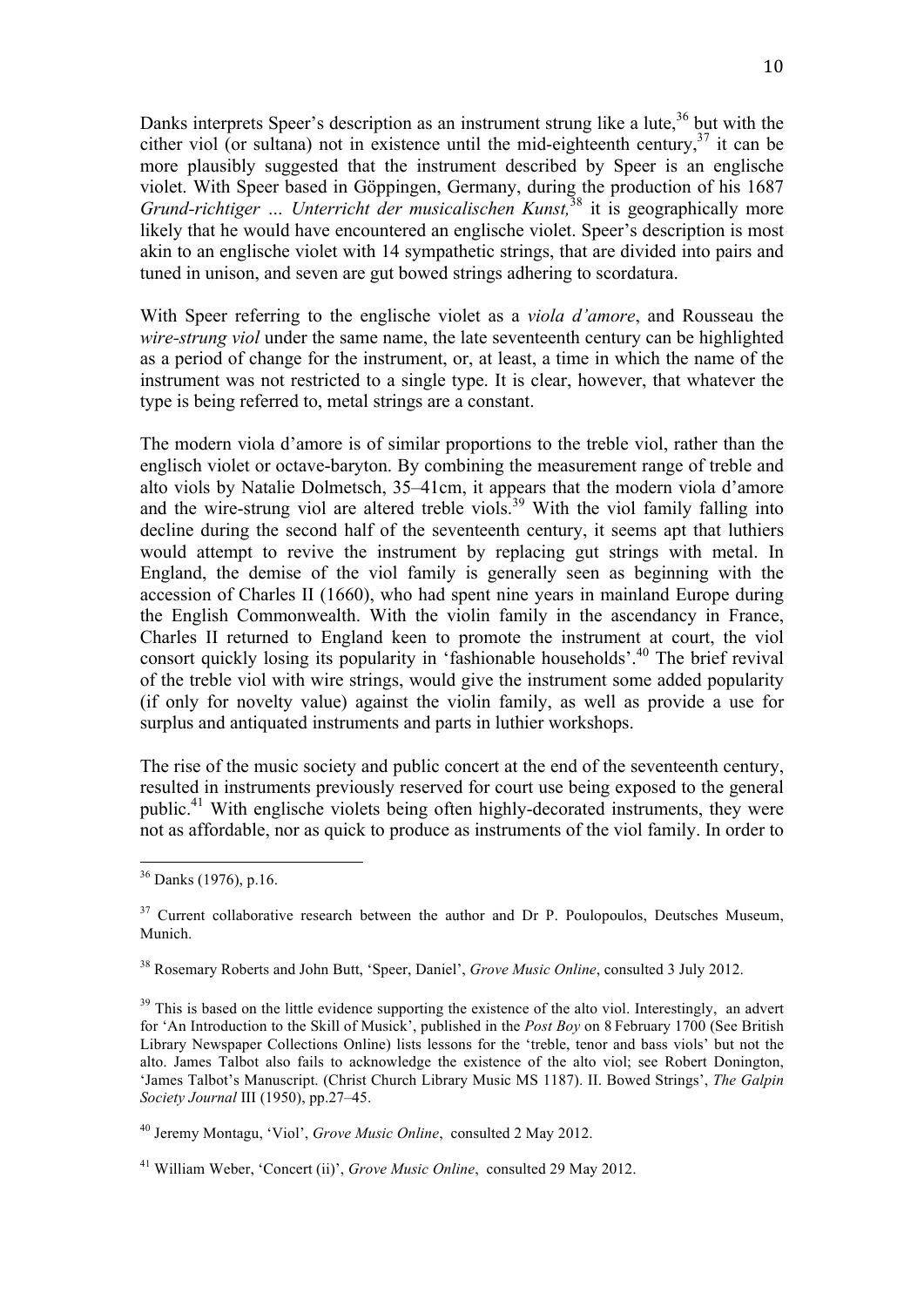meet demand for the sympathetic sound, luthiers took to converting existing wirestrung viols to englische violets. However, such a conversion was viewed as an upgrade, resulting in the viola d'amore name transferring from the old instrument to the new.

Evidence of such conversions can be seen in viola d'amores where the sympathetic strings are attached at the peg box by metal tuning pins. For example, the 1767 Skotschofsky of Darmstadt has seven playing strings strung from tailpiece to pegs, but the 12 sympathetic strings are attached to the rear of the peg box by metal tuning pins (see Figure 4).<sup>42</sup> With the peg box being highly decorative, it would seem unusual for a maker to initially design an instrument where the sympathetic strings would cover a large part of the design on the outside of the peg box. Had this been an original design feature, it would be thought that the pins would be concealed in some way, perhaps employing a reverse anchorage, with the strings attached at the nut to hooks, and a trap door in the bottom rib used to house the tuning pins.<sup>43</sup> Converting instruments in this way was cost and time efficient, allowing existing instruments, parts and moulds within the workshop to be used, as well as the offering of a conversion service to existing viola d'amore owners, without the need to carve a new neck and peg box.

# Figure 4. *Peg box of Skotschofsky, 1767. Musée de la Musique, Paris (photo by Joël Dugot, courtesy of Musée de la Musique, Paris).*

As the viola d'amore was performed on the shoulder, as can be attested by a number of early eighteenth-century images of the instrument,  $44$  it is clear that during the viola d'amore conversion period that the englische violet transferred from the legs to the shoulder to match the viola d'amore.

The viola d'amore (with that specific name) is not known to have been made in England until 1724. An advert from the *Daily Post* states:

'These following Instruments are made by R. Meares, viz. Harps of all Sorts, Theorbo, Angelick, and French Lutes, and Mandelein Gittars, Violins, Base Violin, Bass Viols, Tenor Violins, and Viol d'Amour, Trumpet Marine, double Basses and Baratones, all correctly made.<sup>45</sup>

 <sup>42</sup> Item: E.0203. Skotschofsky, Johannes Georgius, Darmstadt. 1767. Musée de la Musique, Paris.

<sup>43</sup> See Item: 722-1878, Anonymous englische violet, *c*1719, held by the Victoria and Albert Museum, London, for an example of such string housing.

<sup>44</sup> An early eighteenth-century engraving of a viola d'amore from Weigel's *Musikalisches Theatrum* shows a viola d'amore played on the shoulder; see Danks (1976), p.8. An engraving from 1723 in Bonanni's *Gabinetto Armonica* also shows a 'violino di amore' played on the shoulder, but is arguably not such an accurate drawing; see Danks (1976), p25.

<sup>45</sup> See the advertisement published in the *Daily Post* on Wednesday 9 September 1724 (issue 1546), British Library Newspaper Collections Online.